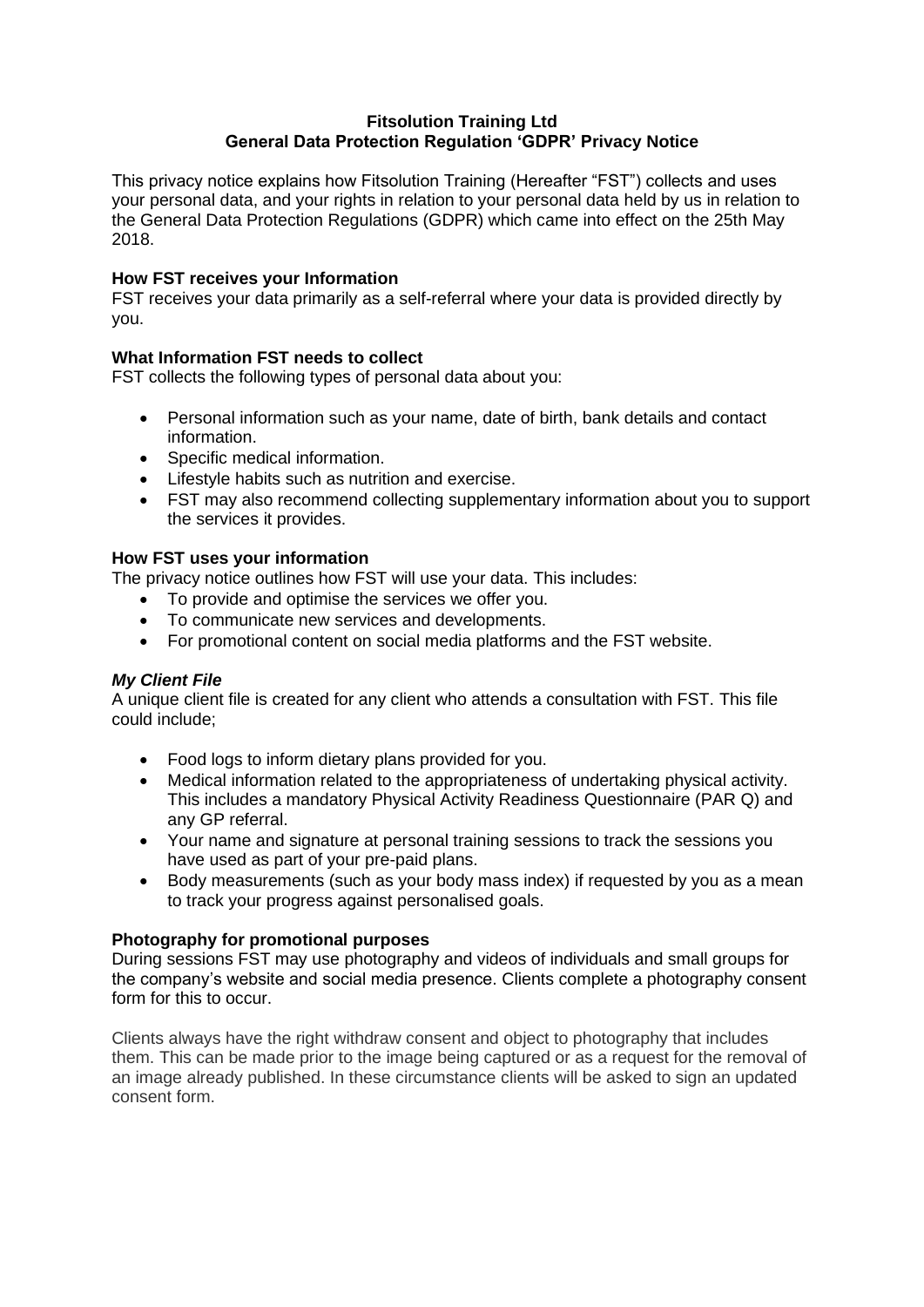#### **Personlised Session Plans**

Personlised session plans are written on the studio's white board with the client's name indicated above their session plan. If you do not wish for your name to appear next to your session plan please let a member of the team know.

#### **Data from Third Parties**

FST does not sell any client data to third parties in any circumstances. Third parties are used to support the services we offer you and operate the business. For instance, FST receives information via the Wix app detailing any sessions you have purchased (group, yoga and Pilates) that helps Inform session plans. Clients wishing to pre-book group sessions must create a Wix account, which is covered by the platforms own [privacy policy.](https://www.wix.com/about/privacy)

#### **The legal basis for processing your information**

FST relies on several different legal basis depending on the processing being performed. This includes:

*Consent* – on specific occasions FST will only process certain data if you consent e.g. completing the Terms and Conditions, Photography Opt In form. *Necessary to comply with a legal obligation* – FST may have legal obligations to provide limited personal data to complete accounting processes. This basis also informs the necessity to hold your data.

#### **Data retention**

FST retains personal information it collects from you where there is an ongoing legitimate business need to do so (for example, to provide you with a service you have requested or to comply with applicable legal, tax or accounting requirements).

When there is no ongoing legitimate business need to process your personal information, FST will either delete or anonymise your data or, if this is not possible, then your data will be securely stored and isolated from any further processing until deletion is possible.

For instance, in circumstances where a client terminates their sessions with FST then their client file will be kept for a maximum of 2 years unless the client invokes the right of erasure. Client's will need to complete the erasure form to ensure FST can understand and facilitate this request. Further guidance can be found about erasure below.

### **Your Rights**

GDPR provides key rights to the individual and FST is committed to ensuring we are transparent about how we meet these rights.

### **FST Clients Right to be informed.**

FST requires all clients to sign terms and conditions, which includes details of how FST will use their data and ensuring they provide their explicit consent. If you have any concerns or questions regarding how we use your data, then please speak to a member of the FST team.

#### **FST Clients Right to Access**

This guidance describes how you can access the personal data FST holds and the reasons for doing so.

#### ❖ **How to request your data**

To request your data please fill in the subject access request form. You can request this form directly from FST via email, over the phone or in person.

#### ❖ **Information required and procedure to responding to data subject requests**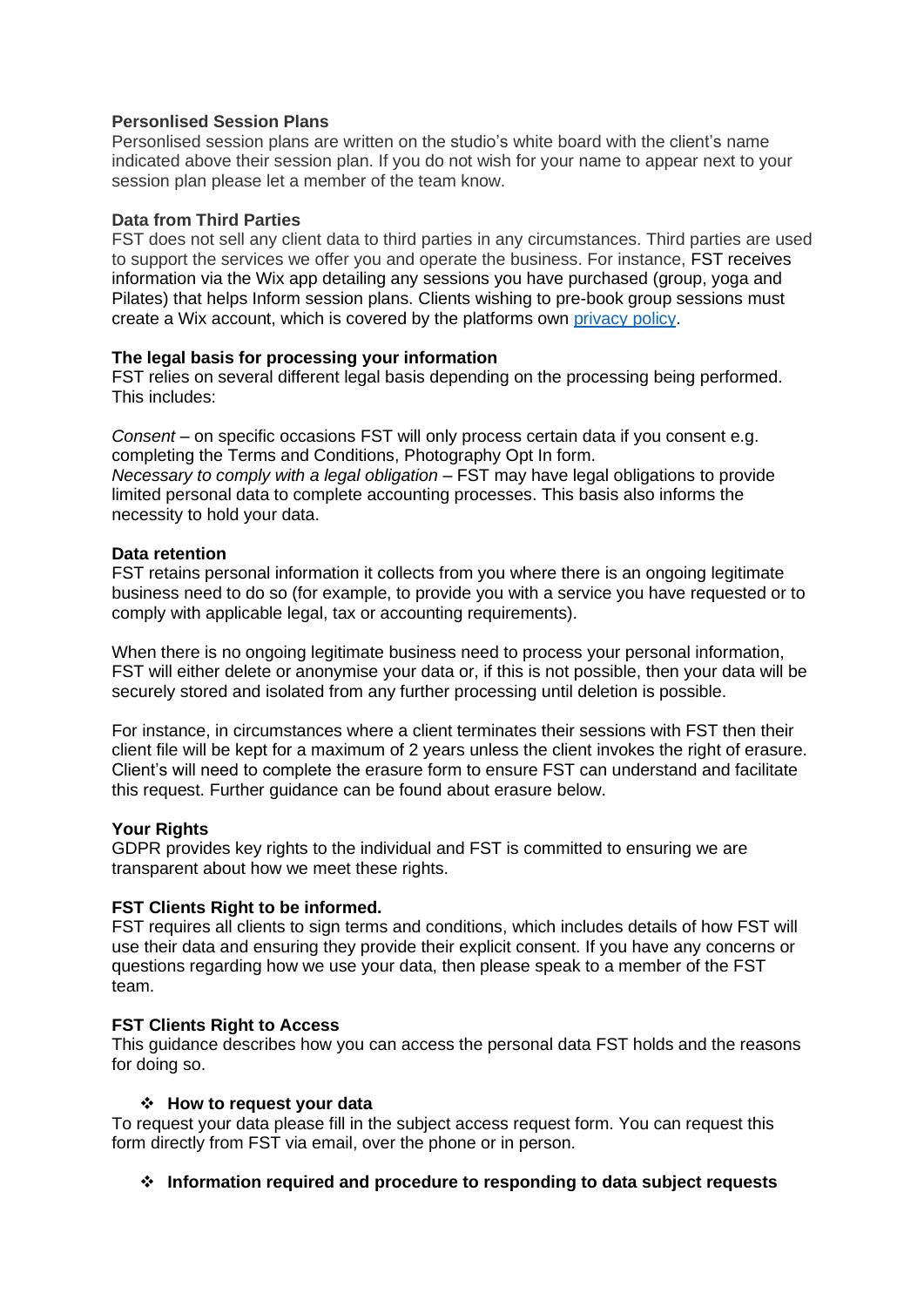The personal data requested should be clearly identified. FST may require conformation of the identity of the data subject and/or the person making the request. FST will respond to requests within one month of receipt of the submitted request (provided sufficient information has been given to FST to enable the processing of the request).

# ❖ **Information containing personal data about third parties**

FST does not sell your data to third parties, however your information may contain personal data related to clients (such as data on group session participants). The request may therefore lead to a conflict between the data subject's rights of access and the third party's rights over their own personal information.

In responding to subject access requests FST will need to ensure that the rights of those third parties are not compromised by releasing the information. As the obligation on FST is to provide information rather than documents, redaction or editing may be used so that the third party information does not form part of the requested information.

### **FST Clients right to rectification**

Individuals have the right to have inaccurate personal data rectified. If you become aware that FST have incorrect or incomplete information on you then speak to any member of the team to get this rectified. This can be in person, via e-mail or over the phone.

Simple requests, such as changes to contact numbers or misspellings, will be addressed with a matter of urgency. Where a request is considered complex in nature, or has implications to the business's legal requirements, then the request can take up to 30 calendar days to process.

### **FST Clients Right to erasure**

This describes how you can request FST stops processing your personal data and request erasure.The right to erasure does not provide an absolute 'right to be forgotten' and there are circumstances where FST is bound by the businesses legal, tax or accounting obligations to hold onto your data for a set period.

Clients do have a right to have personal data erased and to prevent processing in specific circumstances:

- Where the personal data is no longer necessary in relation to the purpose for which it was originally collected/processed. For instance, where you no longer wish to continue with FST sessions.
- When you withdraw your consent.
- When you object to the processing and there is no overriding legitimate interest for continuing the processing.
- The personal data was unlawfully processed.
- The personal data has to be erased in order to comply with a legal obligation.

You can request the erasure form by contacting FST directly in person, via email or over the phone and completing the erasure form.

# **FST Clients Right to restrict processing**

If you wish to withdraw consent for the processing of your personal data or object to the processing of your personal data in certain instances please contact FST directly. Guidance will be provided from the FST team of any impact in requesting restrictions in relation to the service we can provide and any legal requirements we are duty bound by that would impede a request.